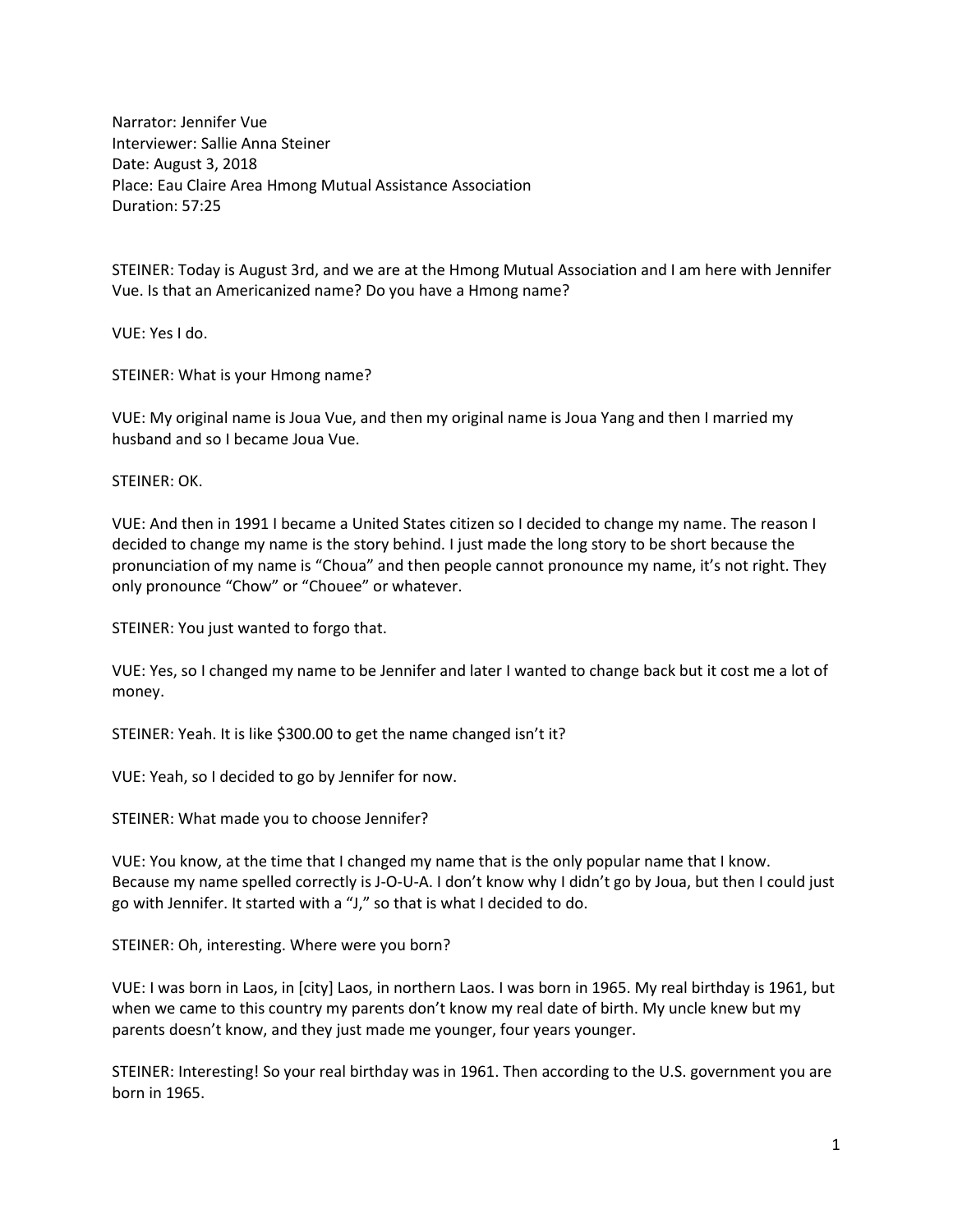VUE: That is why I am older than I am supposed to be.

STEINER: Well, you can keep the 1965. That's probably fine.

VUE: Yes.

STEINER: How old were you when you came to the US?

VUE: When I came here I was about sixteen.

STEINER: What was the most shocking for you, or was different or surprising or interesting about coming to the US?

VUE: You know, it was really exciting to come to the United States because my father was a soldier and then they always talking about that if my family go back to Laos, that it was not safe for my family, so when we had an interview and everything passed and we had the authorization to come to the United States. Then everybody was so exciting. Then we came in December, so we came to Oklahoma--Lawton, Oklahoma--and Father Renee was our sponsor. Then we came in through the Catholic Church.

When we came to Oklahoma—Lawton, Oklahoma—and the big thing that was shocking me was, you know, during Christmas time. And then I had the mind that United States was a beautiful state, and we will be safe and we would start a new life. We had opportunity because I, as a girl, I had the opportunity to go to school and do things like working or writing, or go to school and learn how to write and read, and things like that. Then when we came to the United States and we got to Lawton, Oklahoma, and that is in December at Christmas time and everything was so beautiful. Like Christmas lights everywhere and our sponsors, when we came to his home, he had a big house and lights everywhere, Christmas tree there, it's so pretty. I was so shocked and I say why is the United States so beautiful? So that is a big shock for me.

And then the other thing is everybody is speaking English, and I don't know what they talk about, and then when I go to school on the first day I was really shy and I don't know what to say, and I don't even know what they are talking about. We had no ESL at that time, we had no interpreter at that time. No translation.

I have a story. I go to the Catholic school and I started with the sixth grade. They placed me in the sixth grade to just learn English. It had been a week that I went to school, and then my teacher asked me what do you have for breakfast? And I always said cookies and milk. Then they ask me every single day and the only two words that I know was cookies and milk. They were thinking what is our sponsor Father Renee doing, feed this family? They kind of investigated our sponsor. And I was so shocked and I was so scared. The police came and talked to me and I don't know nothing and no interpreter and everything. So I finally I said that is the only two words I know, and then everybody was laughing. That's my story.

STEINER: A little missed on translation there.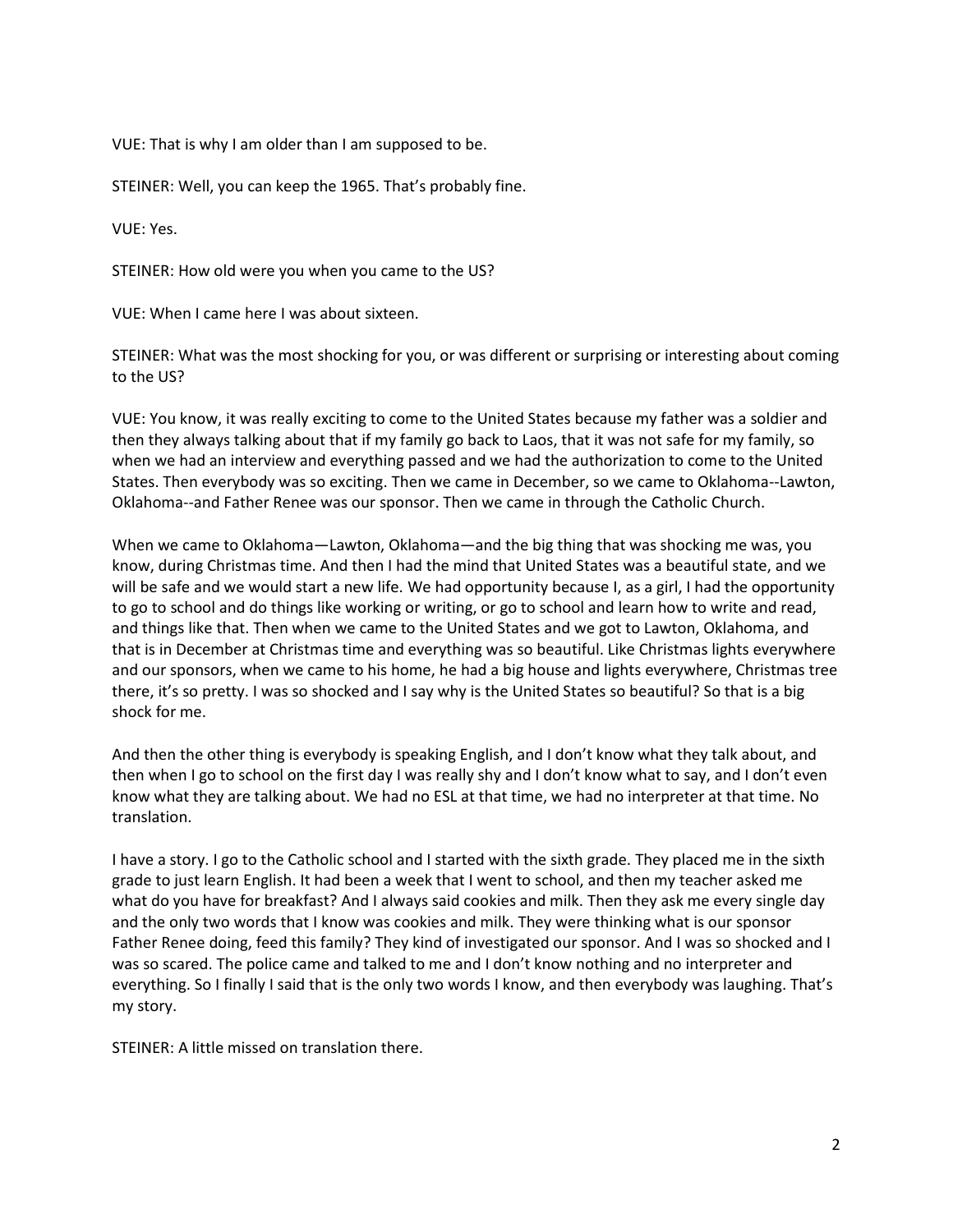VUE: I know. He gave us a variety of things to eat, but I did not know, and my teachers would say, "What do you have for breakfast this morning?" "Cookies and milk." Every single morning. [Laughter].

STEINER: I guess it was good that they were looking out for you, but maybe not in the way that was most productive for you.

VUE: I know, yes.

STEINER: I am assuming back in, you were born in Laos or Thailand you said?

VUE: Laos.

STEINER: I'm assuming back in Laos your family was on the move a lot because of the war and stuff?

VUE: Right, yes.

STEINER: I wonder, how did you practice Hmong culture when you were moving around a lot? Was it hard to keep up a lot of the traditions then?

VUE: It was really hard to keep the tradition. Basically the traditions, the big event that we were keeping is the Hmong New Years. So back in Laos I was a little girl and then my mom always prepared a costume for us for the New Years. Every year we would escape, if the communist would plan to come to our village, we would have to hide for a while and then for a while we would have to go to another village, so we were moving village to village. My father was a soldier in the city and then we would live in the village far away at the mountain.

Then my father came home, and we always have New Year's in December, and then my father came home in October or November to bring a little black material, and some blue material, and pink and green material just for the Hmong costume. So my mom had to make the costumes. Sometimes she would just ask the children to sleep, she put us to sleep and she would light a little lamp and then she was just sitting all night to sew the costumes to get ready for the New Year's in December. So when I grow up and I ask my mom and she said that because traditionally everybody had to have a new costume during the New Year's. So that is to bring a new ritual like good luck or bring the new luck to the New Year's. So at the beginning of the year, everyone and every individual had to have new clothes on. That is why she was preparing for that.

Then traditionally we were practicing shaman, and then at that time if I get sick and my parents had to go find some shaman to come and do a practice to oversee my spirit side to make sure everything is OK. They have to do a soul caller every year.

STEINER: They do what?

VUE: The soul caller.

STEINER: What is that?

VUE: It is just like calling your soul.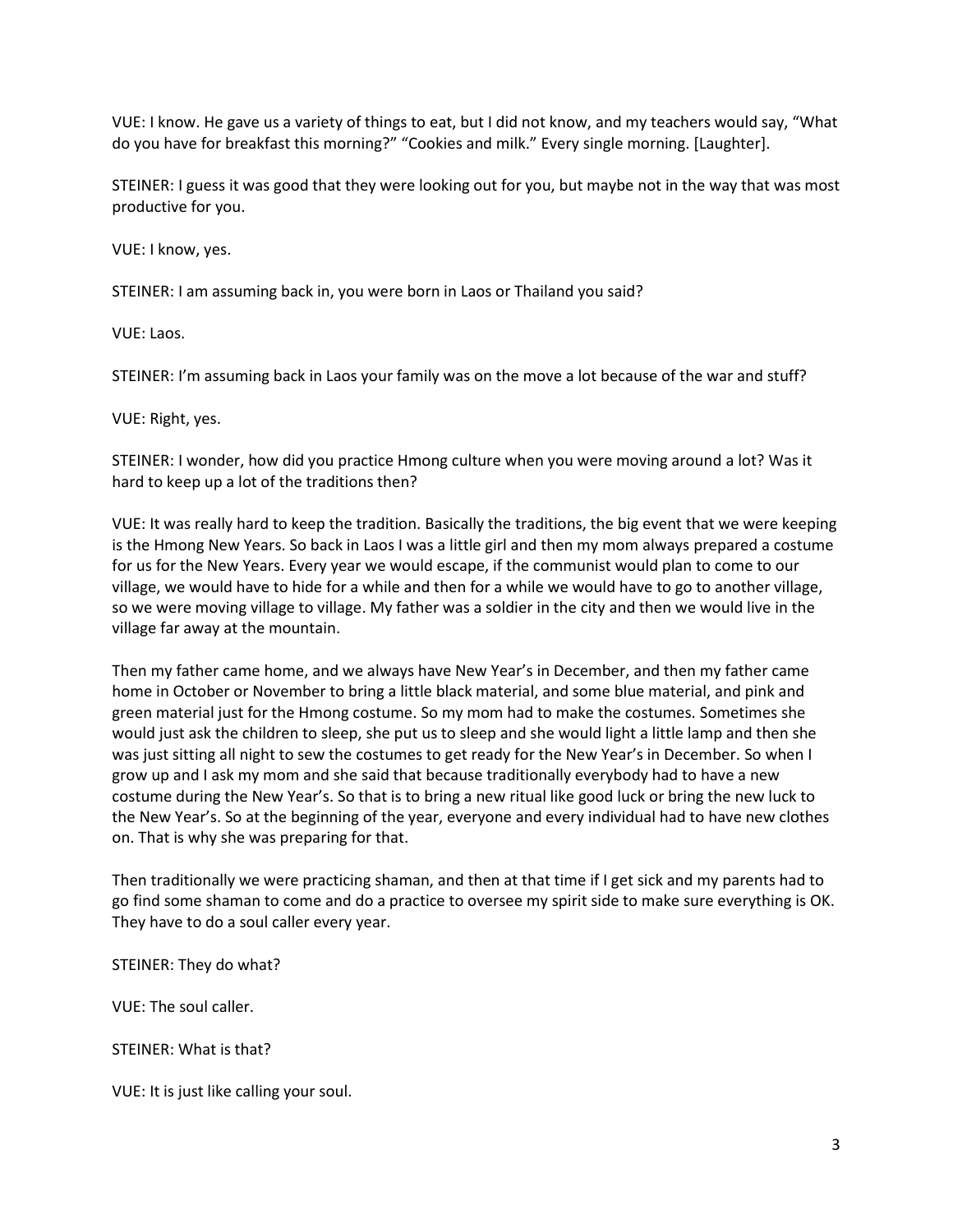STEINER: Oh, OK. I see.

VUE: We call it soul caller person. Every year we have call our soul because we believe that individuals have twelve different souls. Then we had to make sure that everyone will be attaching to your body so you don't get sick.

STEINER: What did those different souls – do you know what each one of them is?

VUE: Yes. They say that you have a soul to monitor your head, monitor your eyes and your mouth and your body.

STEINER: So it has to do with different parts of your body?

VUE: Yes. And the different parts of your body. Then some soul had to make sure that everybody was listening or attaching to your body and they make sure you have energy or you eat well and things like that. When I grow older like about ten or thirteen years I ask my mom why are you doing that every year and why do we have to have this and that? My mom would explain to me that traditionally you have to have the culture going on. You have to make sure an individual in the family to be safe for the years. And to be healthy, to have some kind of good luck. And then when we got sick they had to go see a shaman and make sure that our soul is attaching to our body. If not, if one of our souls is gone so they have to do some performing to call him back.

STEINER: So when you came to the US how was it transitioning into a society where you go to a Western doctor verses like having a shaman? Was that kind of weird to not have the shamanic practice be so much of the society that you are living in?

VUE: Yes. The other part of the tradition is the herbal medication. So when we came to this country and then my parents were still using so kind of herbal medication. My father developed high blood pressure and my grandma developed some diabetes. So my parents tried to use some herbal medication, but it won't help. So we get into the Western medication and that helped. Also my mom had a kidney infection, and then they tried to use all kinds of herbal medication but it won't help. Then my mom went to see a doctor and they gave her some medication so that helped her a lot. So that is why my family became really Westernized and we don't use any herbal medications. We go to see the doctor and if we don't have a diagnosis, then we will go to see a shaman after that. We're still practicing now but we don't practice it as much as before. Just to be honest with you, my husband and I will still practice shaman, but we will go to the doctor and if the doctor doesn't diagnose anything, and if we don't have anything, then we can go to see the shaman just to be sure.

STEINER: So you use both.

VUE: Yes, we use both and we are balancing everything. All my children go to church but just me and my husband not yet!

STEINER: So your children have become Christian, or …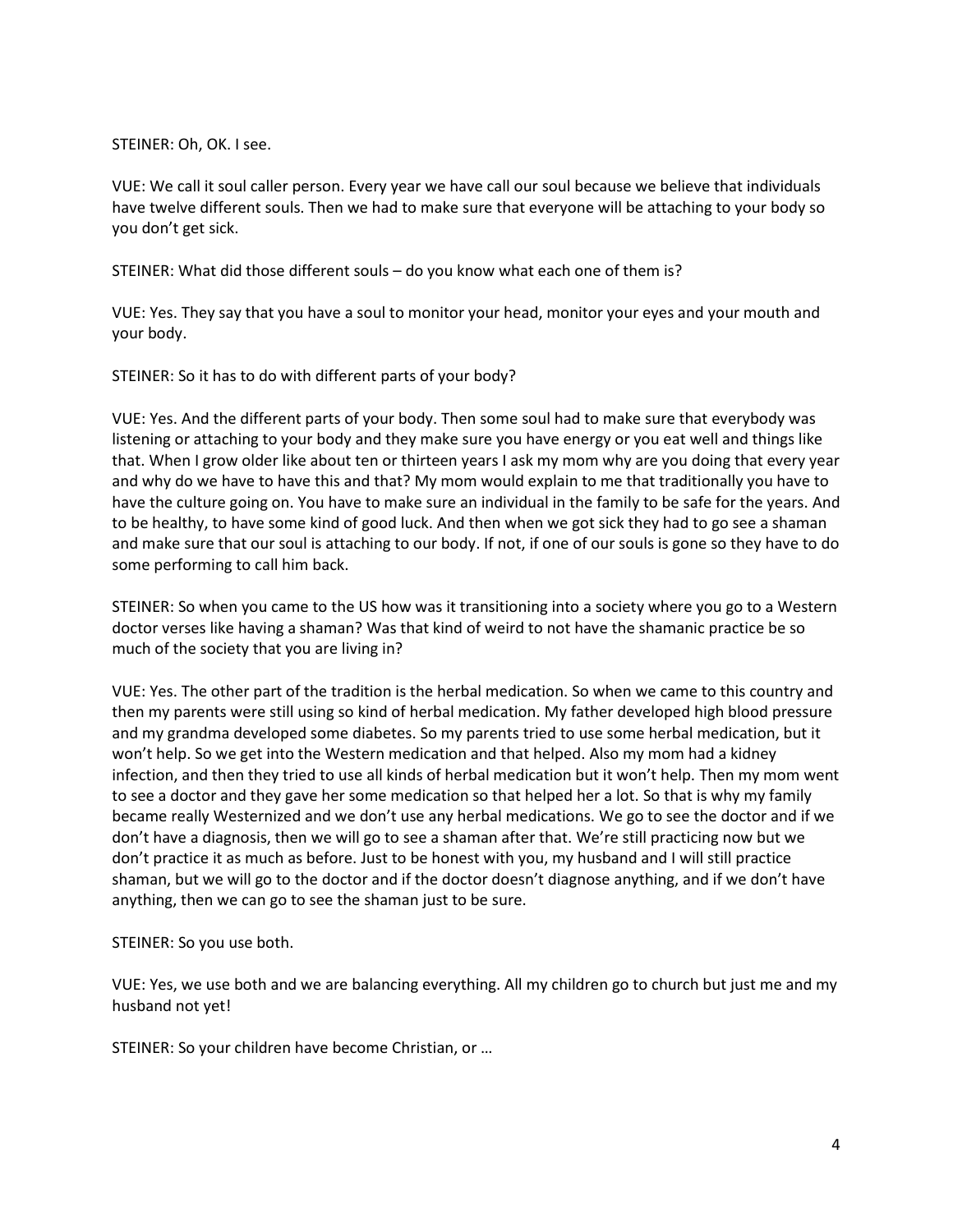VUE: I have two children. They go to the Alliance Church and the other goes to the Christian Church. Because they were graduated from college and they learn so much and they know so much about Western medication and so they don't know how to practice like shamans or things like that. They have decided to go their way.

STEINER: Maybe they will come back.

VUE: Maybe they will come back. You never know.

STEINER: Is that important for you to continue practicing shaman rituals?

VUE: Yes. It is really important because I want to teach my grandchildren Hmong and English and the traditions a little bit, so that is why I keep going. I say that traditional culture is really important and I teach my children Hmong and reading and writing Hmong. When my mother-in-law is babysitting them and I also teach them we only speak Hmong at home, and people keep telling me that how come I not speak in English in our home? I say they well English they learn eight hours at school and they come home just for a couple hours before dinner, and they go to bed and tomorrow they go back school and learn English. So I think I will teach them Hmong as much as we can. Then I have the rule that in my house my children will have to speak Hmong. So my mother-in-law would know, my mother would know and everybody would know. So I keep that and now my children speak Hmong really well and all my children work at the school district. My daughter Sandy who graduated from guidance and counseling and she works at the university and she knows how to read and write Hmong really well. She knows more than I do, I think, so I am really impressed. That is why I try to teach tradition as much as I could.

STEINER: What have you seen change the most in Hmong culture since you have been here in the U.S.?

VUE: I see a lot of changing. I see a lot of changing because most of the families, they were adapting really quickly. Now when you go to a Hmong house and you ask their children if you talk in Hmong and they make some sign, but they don't know what you're talking about. And they don't know anything about culture or tradition. They don't know anything about Hmong *paj ntaub*. What does *paj ntaub* mean? They don't know what. They look at that story cloth and they don't know what that means. So it is a lot of changing. So we still have a Hmong language class here every year and that is why we try to keep it a little bit.

STEINER: What is it, *paj ntaub*?

VUE: *Paj ntaub*, that is the Hmong story cloth.

STEINER: Yes. Do you do this kind of stuff yourself or…?

VUE: We did it in the camp. But since I came to the United States I did not do anything. But when we lived in the camp, we had to do it for a living.

STEINER: So you did this kind of embroidery.

VUE: We do those embroidery.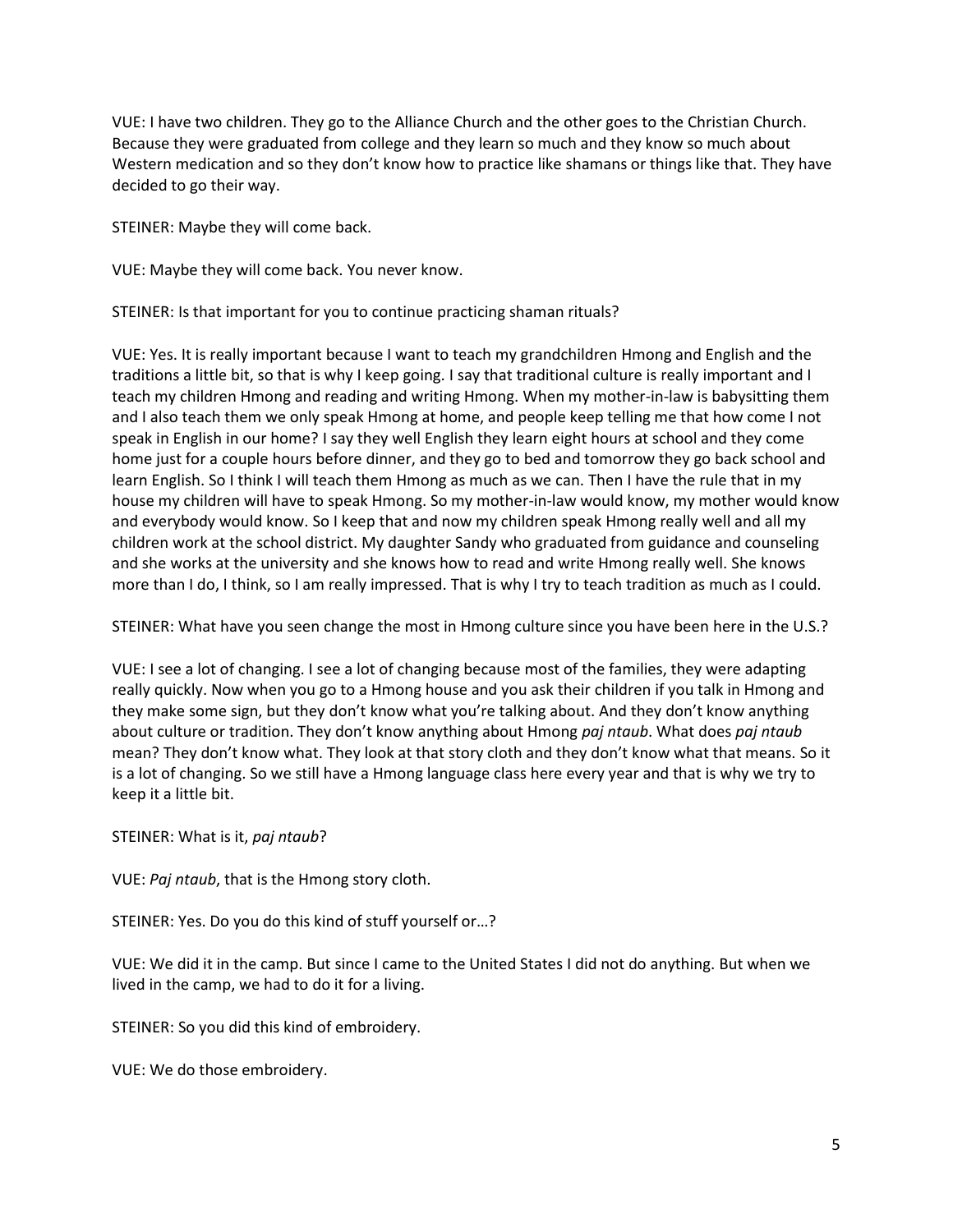STEINER: Is that by someone you know?

VUE: No, I bought this from someone. But we did the little ones, those cute maybe 20 x 20. We did those.

STEINER: At home I have a big tapestry. A lady earlier was telling me what it was called.

VUE: The elephant footprint?

STEINER: Oh, you call that elephant footprint? She was saying it was called snail.

VUE: Oh, snail. *Paj ntaub qwj*. Yes, I have some of them here. This is the star.

STEINER: Can I take a picture?

VUE: Yeah. This is the star with the snail.

STEINER: What does that mean? Do you know?

VUE: That means [in Hmong]. This is the star and then this is the snail, and then those represent – I don't remember what the story behind that is. There is a story behind it. So I have this one.

STEINER: Are those by people you know?

VUE: Yes. This is by my mom. My mom made this one. And this one, my cousin made this. This is one I bought, this is a bigger one. This one I have several of these. At my home I keep every individual different design.

STEINER: Have you taught any of your kids to do anything like that?

VUE: Yes, I taught my daughter to do those, and my daughter knows how to do the cross stitch, but she doesn't know how to do the applique.

STEINER: The applique?

VUE: It is hard for them to do this because we cut a little bit, we cut all these around and we sew along with the patterns. So they don't know how to do it.

STEINER: In the camps, who would you sell those to?

VUE: We sell it to the missionary and we also sell to somebody coming from the United States.

STEINER: OK, so people who were taking them on to...

VUE: They would take them to Bangkok and sell and the. Now in Bangkok, when we went to Thailand, the Thai people they are collecting all these designs, and they make them into purses, and bags, and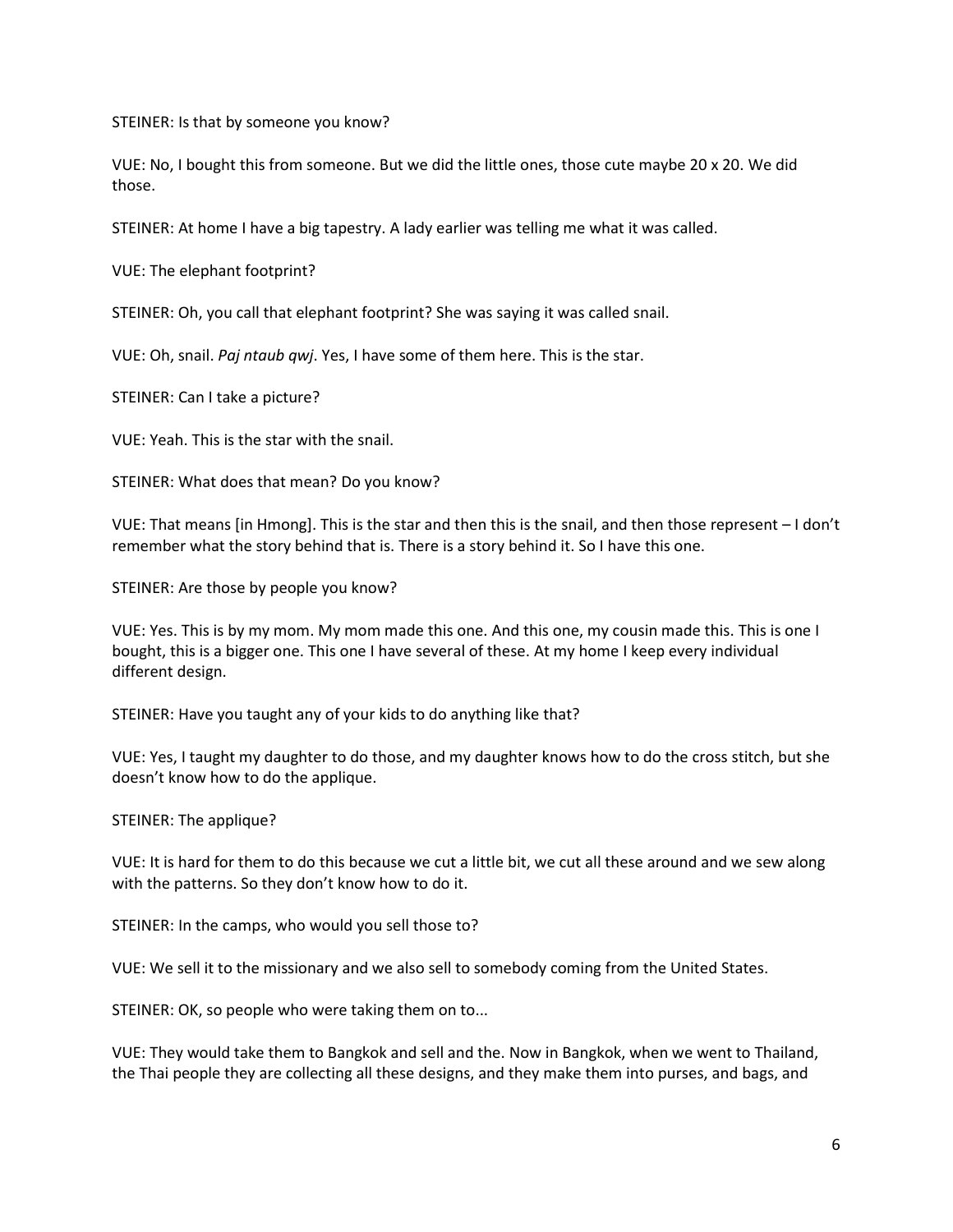they even using the Hmong clothing, the old embroidery to make pants and shirts and jackets and they have all those treasures.

STEINER: I have seen some of those on Ebay, you can buy that stuff. I always felt kind of weird about it because it probably came from somebody who didn't have a lot of money for that.

VUE: No, it's not.

STEINER: And then I don't know if I want to buy something.

VUE: Yes, they sell very expensive. When we go to Thailand, and we went to Bangkok, and they call it culture cloths or something, and they were just selling all different like Indian things or Hmong old cloth. They use it in little pieces and they make a t-shirt and jackets. They make different things like pants, all different things and it's very expensive. They are also using some Hmong designs to make capris and shorts….

STEINER: How do you feel about that kind of stuff?

VUE: You know, I think that I feel really sad. I feel so sad to the Hmong, to our family because we don't know how to keep our culture. We don't know how to save our designs, our traditional designs. It's not something like machine printed, it's not something like that. It is a real handmade thing. But they went to the Hmong village and they were collecting from the Hmong village. It is really old pieces like embroidery that our parents or grandparents used to do. But they were collecting from the Hmong village and they would wash them and cleaned and pressed down, and they added some like hand material on it, and they just made it really pretty and they sew it onto pants or shirt and things like that.

STEINER: It is sort of complicated, because it's beautiful but also an heirloom that maybe should be with the people.

VUE: Yes, it should be with our people.

STEINER: Yes.

VUE: It should be with our shop. It should be with someone from our heritage or culture. We have no country, and a lot of people live in Thailand. They don't know what to keep. Thai people can go into the village and they buy any old things and the Hmong people bring a lot of things and just give it to them, or just for a couple of bucks, a lot just for like five bucks, and things like that.

STEINER: And they probably turn around and sell it for a lot more.

VUE: Yes, and they took it to the city like Bangkok and then they try to sew things matching, and then they sell really, really expensive. So they matched. And then, you know, they got a really good business out of those.

STEINER: Yeah, from the Hmong people.

VUE: Yes, from the village and from our grandparents and our great-great grandparents.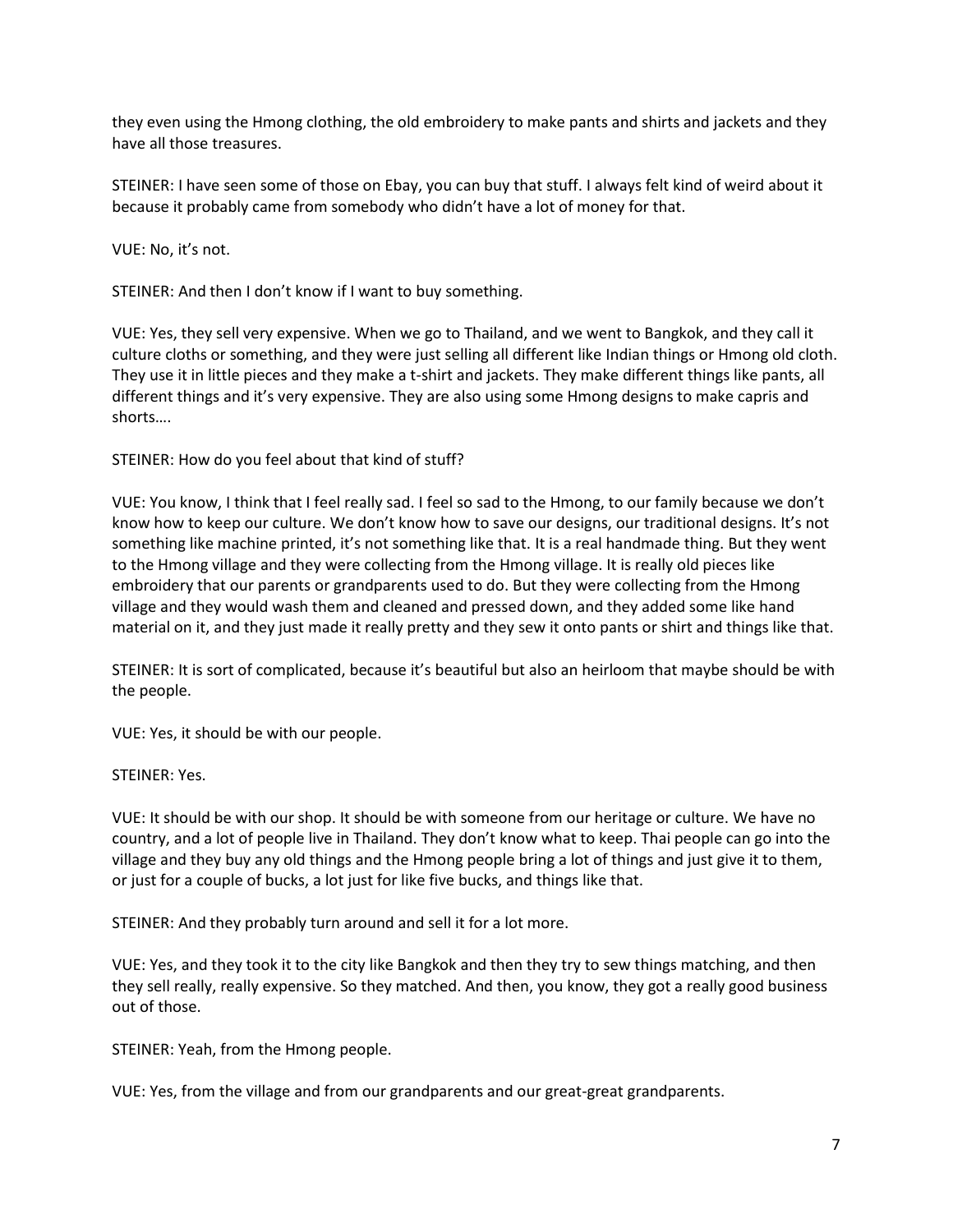STEINER: Did you bring anything with you when you came to the U.S., any artifacts with you? Were you able to at all?

VUE: I brought something but it is not very old like the one I said. It is something from the refugee camp. I have a couple old, old things from the refugee camp and my mom gave me a couple so I have some really old things at home, too.

STEINER: Did you grow up during the war like moving a lot? Or did you ever live in one village for a while before you had to start moving?

VUE: I don't remember the time, I remember a little bit of the time that we moved around a lot in 1972. And then we moved to the south of Laos and we crossed the Mekong River to the other side. Because my father was a soldier and my father knew exactly one of these days we would have to escape and cross the Mekong River so we would have to go there first, so we don't have to struggle when the time comes. So, my father said that we will be moving to Sayaboury. So Sayaboury is a Laos city that is across Mekong River. It is closer to the border of Laos and Thailand. So we moved and we lived there for three years, and then in 1975 we lost the war and that is why everybody tried to escape and would just walk from Laos to Thailand. So we don't have to struggle crossing the Mekong River. That is what my father planned to do that, and that's why we did that.

STEINER: You father was a soldier in the Lao Army?

VUE: Yes.

STEINER: OK.

VUE: So he was a soldier there for all his life and he knew exactly what they were going to do. Because General Pao had been talking about it and had been saying that one of these days we might lose the wars and then all the people would have to go to the third country or something. So they called the first country Laos, and second is Thailand, and third country we had to come to the United States or to America. My father knew little bit about those things and that is why my father prepared himself, and he said he better take his family to live closer to the border of Thailand. Then when the time comes and we would just walk across the border, so we don't have to struggle crossing the Mekong River.

STEINER: Did you have a lot of family in the places that you were moving to, or were you strangers when you came to a new place?

VUE: We were strangers. It was a stranger when we came to Sayaboury and we stayed there, and we didn't know anybody there. We were just on our own. It was the same country so we know the language really well, so we can settle better. But when we came into Thailand and then it was different, and then when we came to the United States it was more different.

STEINER: I know from some other conversations that I have had that big extended family is important in Hmong culture for like weddings and funerals and stuff. Was it hard to be separated from your extended family?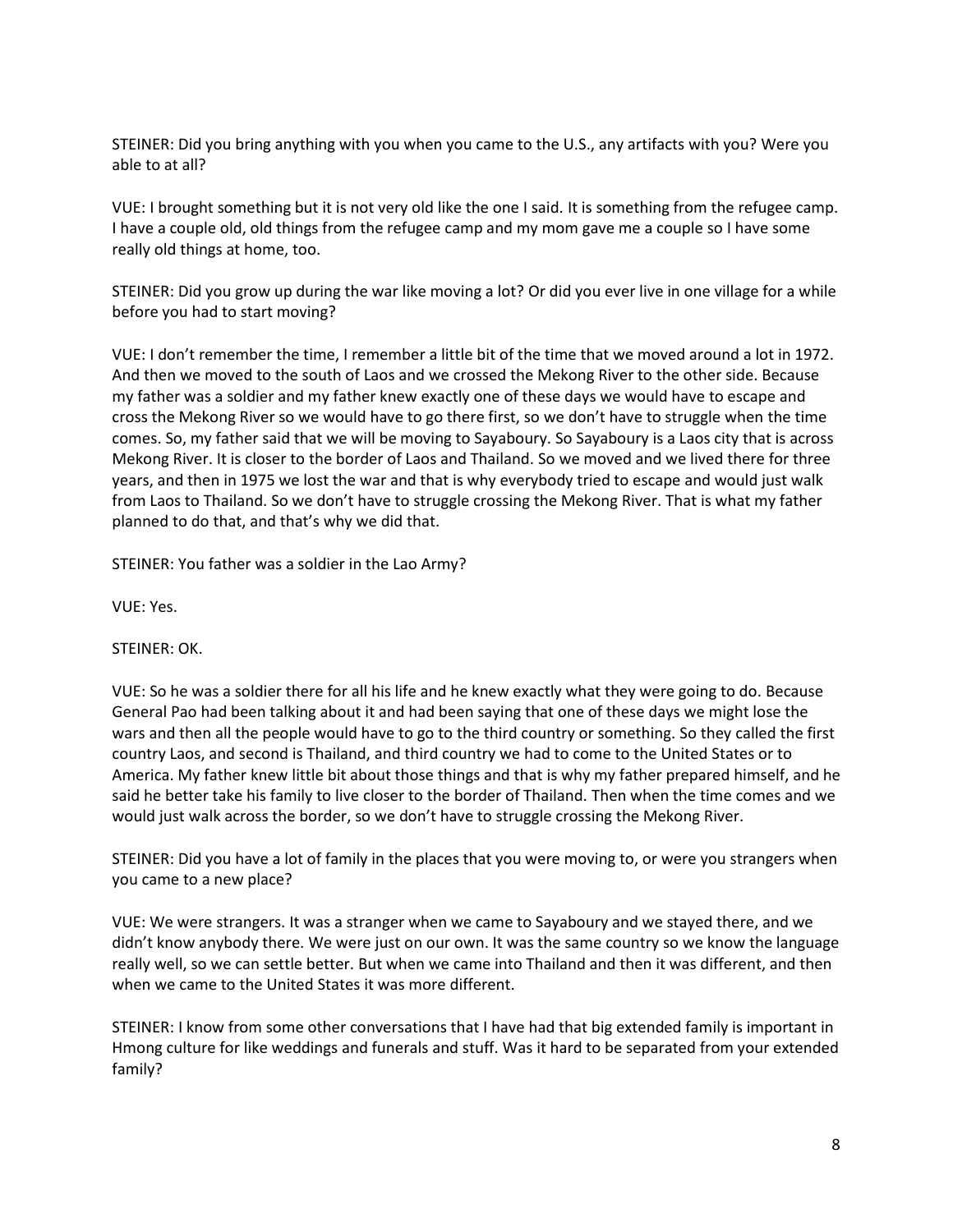VUE: Yes. It was really difficult. We were really sad and my parents were really sad because we had to move from our village which is all our relatives. My father's cousins and our uncles there and they don't want to move with us. They think that have agriculture and they had all kind of animals and they don't want to lose their animals, like cows, pig, and chicken and all these things. They had a big farm and they don't want to move because they don't know exactly that the country would be losing the war and everybody would have to escape. So they think that my father is crazy. They thought my father was crazy. Why did we move and leave everything behind? My father tried to encourage them but they don't want to. So then we left everybody behind. Then when we came to Sayaboury it was really, really difficult for us. Then my father and my mom, they just tried to do their best to get us settled there. There are Hmong people, and we are Yang, and there is the Yang family there. It is not related to us but their last name is just the same last name Yang. They just come into engage with them and associate with them and consider that they are our relatives.

STEINER: What happened to the relatives that stayed home with the farm? Did they make it out?

VUE: Those are my father's uncle, or my father's brothers, and we have some brother that came by 1975. Then people tried to escape and come to Thailand and a lot of them got killed on the way. My father lost a sister-in-law, a brother and then the older brother. They got killed and all their family. And then they came to the camp, the refugee camp in Thailand, so just one or two survived. Some don't want to come so they are still in Laos. My father's cousin is still in Laos. If we don't come my father doesn't think ahead, we would probably die or be left behind still in Laos now. So that is one thing that is a really big shock for my father and really sad for my father.

STEINER: Have you been able to travel to Laos at all?

VUE: Yes, we went a couple of times.

STEINER: Has it changed a lot from what you remember when you were younger?

VUE: Yes. It has changed a lot. I went to the same airport that we came from up north, and we come to [City]. Then we landed in [City], and then we were taken by boat from [City] to Sayaboury. So when we went back to Laos and I tried to stop and see all the station where we were landing on, and I just feel so sad. I feel so sad because a lot of people died and a lot of people got killed. And then my cousin had talked about, and also my husband were talking about when they escaped from Laos to Thailand and they come at a time that it was really a struggle. They were just walking at night only, and they crossed the Mekong River. They had to use the plastic bags, like garbage bags, to swim and cross the Mekong River. Or they can use the bamboo to tie together and then swim across the Mekong River. My husband took us to the Mekong River, the part that they walk or were swimming, and that was really sad. It was a tragedy for everybody.

STEINER: Do you try to teach your children about these stories about your experiences or is it important to you to tell them about you experienced when you were younger?

VUE: Yes.

VUE: It was a sad story that I taught when I was first teaching classes, like Hmong classes, to my children. I established a Hmong class in my basement and teach my children how to write and read Hmong. Then I try to tell them my story because when we were in Laos and I was about two years old or three years old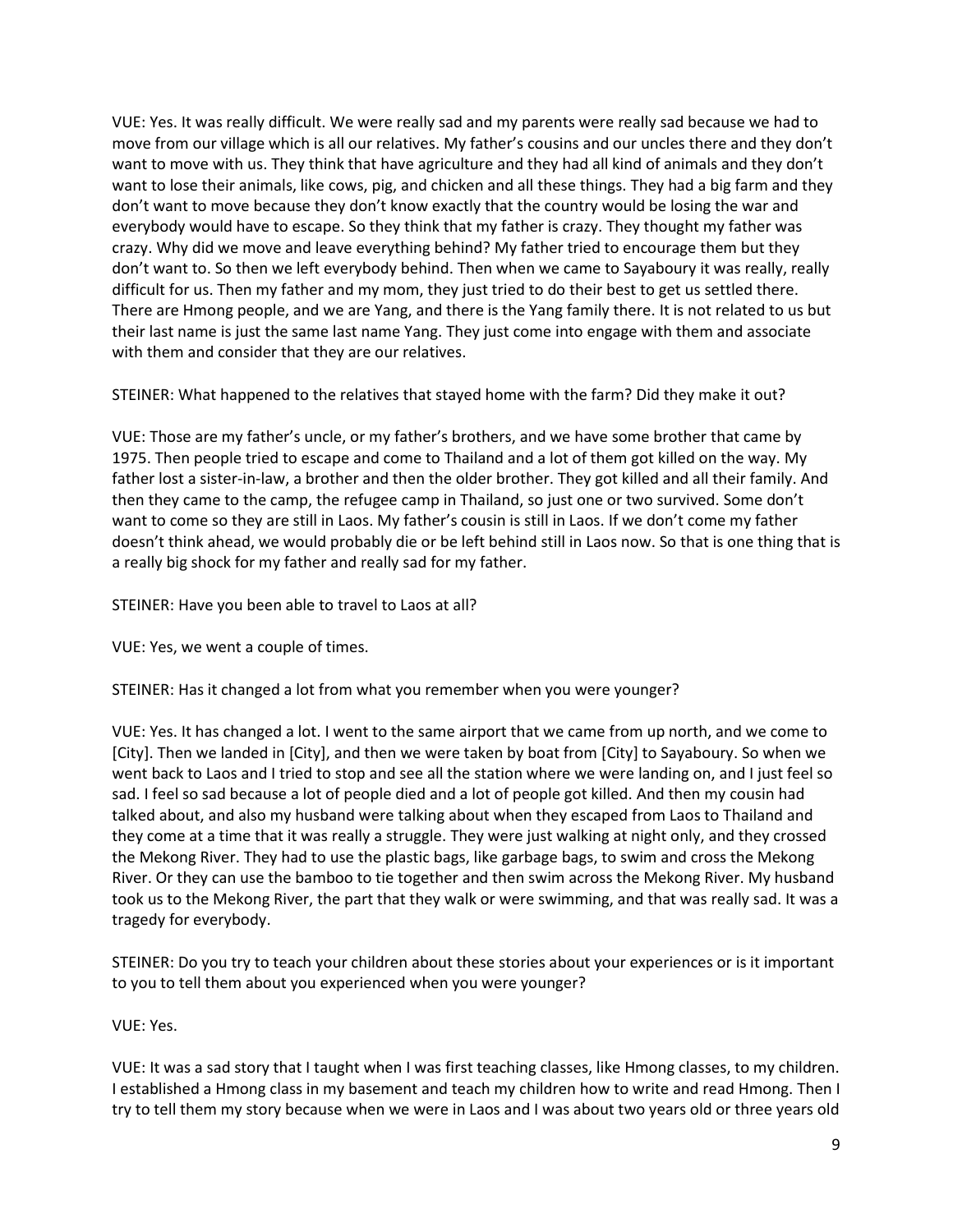my mom tells me she doesn't remember exactly how old I was. Then she said in the middle of the night there was shooting everywhere. They were shooting in our village, and they had to escape, and my mom had to carry a baby and holding me, and my brother is older, and she was carrying a blankets and she also carried some food. Then when she went a little bit from the village she saw a cave that is really dark, and a she threw me into that cave and she said she was hiding me with all the weeds. Then she would hold my brother's hand and run. So she was thinking in her mind that in the morning she could come back to get me. She told me "You stay here and mom will come back." Then she put a blanket over me and then she said rocked me with the blanket and just let me breathe and she put me in there. She said you stay here, mom will come back because it was sprinkling and raining. Then my mom just held on to my brother and she ran. She came back in the morning and I was still sleeping there. She would just say that it looked like something was protecting me, because In Laos there is a lot of bear and tigers and other things, you know. She said it was lucky that none of them were eating me, and that I stayed in that cave and breathe and still sleep in there.

I told my daughter the story and then I told her that I never got to go to school. I really wanted to go to school and I never had a chance to go to school. Then my daughter was like teary and cry and all these things. Finally she said "Mom I was just so proud of you that you can survive and you are really lucky to be alive." So things like that.

STEINER: Yes, so this heritage of survival, are there traditions you want to practice here in the U.S. in order to show strength of Hmong culture, that Hmong culture has come through so much struggle and then come here to the U.S., and then trying to keep it going here in the U.S.?

VUE: You mean something I would like to continue?

STEINER: Yeah.

VUE: Things that I want to teach them? You know when I lived in Menomonie, I used to work for the school district in Menomonie, and I went to schools over there and then I did a presentation all alone with the school, like grade school. I would say that I would like to continue to show my children to show them the Hmong clothing and the Hmong ritual and cultures, because the Hmong family has to respect each other and respect the elders, and we would have to continue to keep our culture as long as we can. And try to teach our children how to speak Hmong as much as we can. We can't just let them go. We have to keep them, so that is what I want to do now, and I want to continue teaching the language and the religion and some of the traditions.

STEINER: Do you like to make Hmong food?

VUE: Yes.

STEINER: What kinds of, or do you have to change any recipes in order to be able to make them here with different ingredients being available?

VUE: You know it is a lot of new things added on to the Hmong recipe or Hmong traditional food. But now my husband and I are eating the traditional food and really simple thing like chicken and vegetable. Traditionally the chicken boiled with ginger, oh no, with lemongrass and the herbs, plants that we have been using for hundreds of years ago. We still carry on and I think those are really important so I still taught my daughter and my daughter-in-law to continue to carry on those things. I think that is really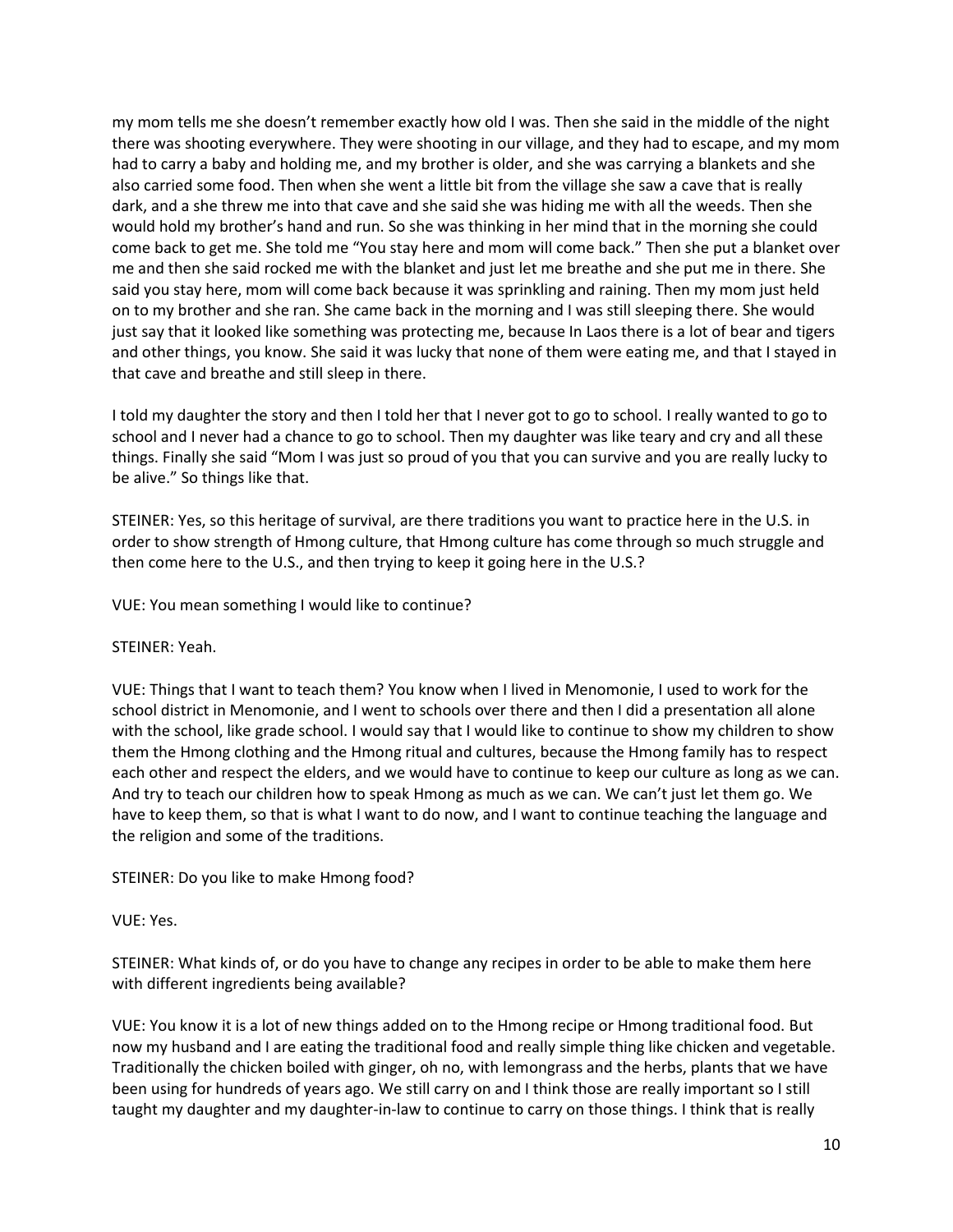healthy for when we are getting older like me and then we cannot eat things like fat or if it has all kinds of ingredients. We just eat really simple things, really light tradition things, light things. I still am cooking them. You can come to my house and you will see every time we eat we have to have the plain vegetable broth, we have to have some chicken with herbs plants, and then we have to have rice. But we change to either really simple rice from Walmart because I will try to stay away from the carbohydrates.

STEINER: I had Hmong sausage and sticky rice over at the Rice Palace the other day. It was pretty good.

VUE: Those Hmong sausage is really good but, we used to do the traditional thing and we use a real intestine to put the meats in. Those sausages now we changed to the artificial and then we will put some meats in so that is the difference. And then also, when you go to the Hmong village in St. Paul, the Hmong village shopping mall, and they have all the sticky rice they will put in the artificial intestine like the one we put sausage in. We make a sausage and make rice sausage.

STEINER: Interesting.

VUE: Those are really good, too.

STEINER: Do you make sausage?

VUE: Yes, sometimes I make some traditional ones.

STEINER: Are there any traditions that you, since being here, decided not to practice? Or are there things that you decided to change because you wanted to?

VUE: Because I want to?

STEINER: Like things about the culture that you like and you have changed because you wanted to.

VUE: Yes. The things that I try to change is like treating the girls different than the boys, and respecting boy more than girl. I only have four children, but I treat them equally. Basically back in Laos we would say OK you are just a woman or you are just a girl. They would always say that, OK, you are a boy, you are tougher, you are more valued, you have more strength, that is true. But now I try to say that everybody, I treat my kids at the same level. I respect them the same. Also respecting the elderly as they carry on. And be a Hmong wife and not to do everything and let your husband just lay there and not do anything. I try to change that a little bit. I taught my daughter, I taught my son, I taught my daughter-inlaw, and I told them that you need to do equally. Not just like me. Because we used to do that, so I still practice a little bit of the culture thing, but you need to do the best for you. I encourage my daughter and daughter-in-law that they just do equally, because they are both working and they have a job so they have to do the housework, and when they go work outside they do their thing equally and help taking care of the children. They are all helping each other. That is one thing I tried to teach them.

STEINER: So some of those gender roles are changing a little bit?

VUE: Yes the gender roles changing a little bit, and then the culture thing, I try not to do so intensely. In the past every little thing that everybody, if somebody is sick, then we will do the shaman, and we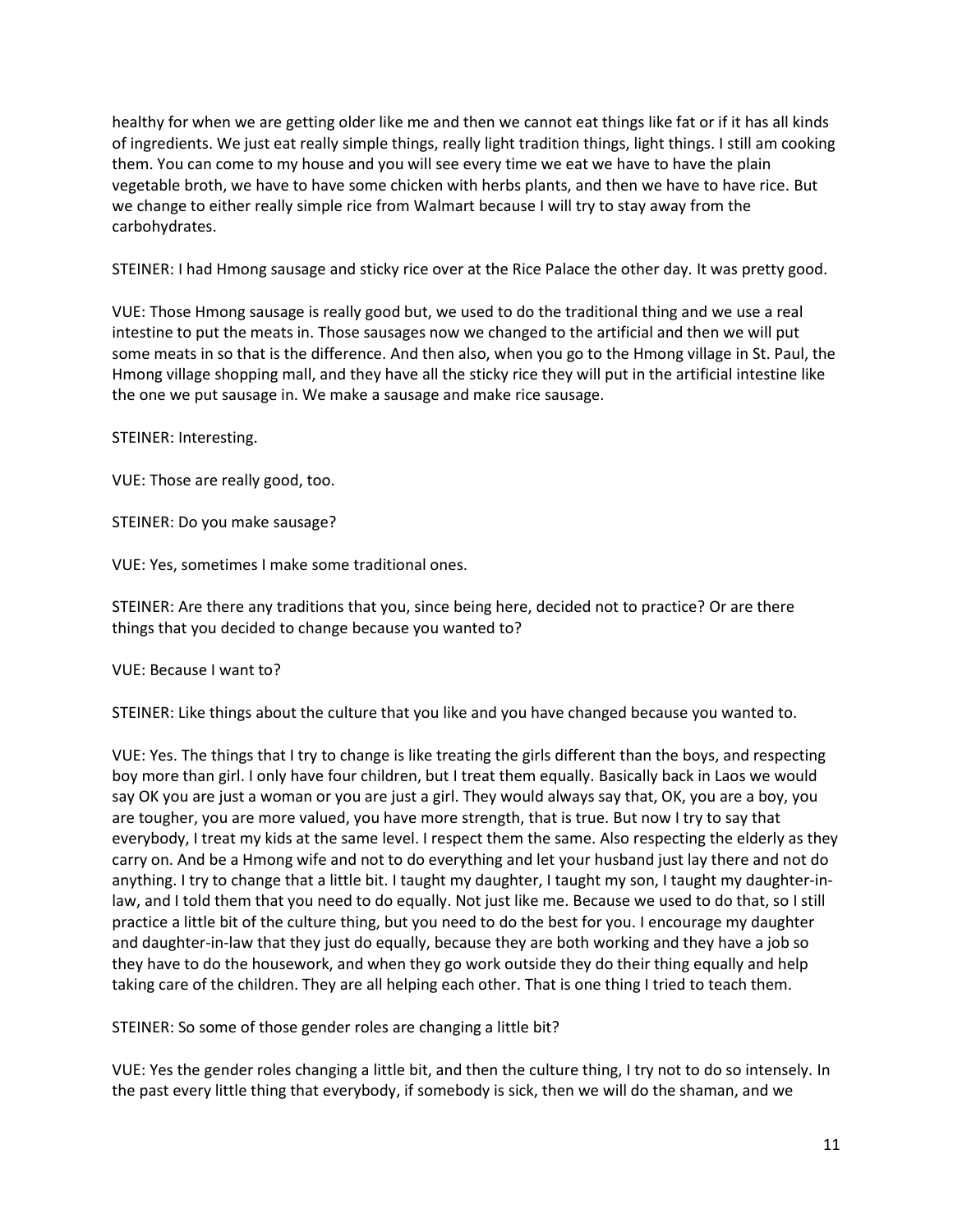would do all these practices. I try not to do those things. I think that is too much. So I would have to take that person to see the doctor first to see what they can, if they diagnose and then they would have some medicine and get that over with. So the other way, because some of the Hmong family they would do all the performing, do all the herbs medication, and then they would go to the doctor. So that would take so much time and it is more expensive and it takes everybody's time, and we wait so long so sometime you just cannot hear.

STEINER: So you are a little quicker to go to the western way than some other people might be?

VUE: Yeah.

STEINER: I won't take too much more of your time, but earlier I was talking to Sia and she was telling me, she had a bunch of interesting proverbs she was telling me. She was talking about how Hmong people are often very indirect, they are not very direct and they tend to speak in proverbs and stuff in order to say things without saying it directly. Do you know a lot of proverbs? I was just interested to hear if you had any proverbs that….

VUE: Yeah, you know Hmong people is just like what I mentioned earlier, we are speaking and we don't see eye contact very much. You don't have eye contact, and then when you say like for sexual things, that is very sensitive and they don't want to talk about it. And abuse, like domestic violence, they don't want to talk about it. They kind of go around, and say for example if I have a client here--I work with the domestic violence population for a long time, for more than twenty years--and when we have a woman who came in to talk about that issue and they were just kind of like go around and say that we are arguing, we have a conflict. Things like that. They never tell you that they were threatened, that they were abused. You need to know how to talk to them so you would find out what is their problem. Domestic violence is a really sensitive issue, and sexual assault and sexual abuse is a really sensitive issue for the Hmong population. When you talk to them and hand shake, you never shake hands with a man. Hmong women would never shake hands with a man, traditionally. When we talk to someone we never look at their eyes, and we would never look at them in their face.

STEINER: I probably freaked out some of the people I have talked to today because I didn't know!

VUE: We just look at a different direction but they are listening to you. That is what it is.

STEINER: Is working with Hmong people in your social services capacity, like you were saying, are there any certain cultural things you have to be aware of in order to work with women and domestic violence situations? Is there a way that people talk about these things?

VUE: Yeah, they kind of like, for an example, if you go to talk about your interpreter--I do a lot of interpreter-- "Have you heard about the yellow ear?" Because if Hmong people don't have energy, their face looks like yellow and they don't have enough blood or anything like that, they call it *daj ntsaj*, and they would just say I feel tired, I feel yellow and things like that. So they just say [in Hmong] I can't eat and that is why I turn yellow, I turn pale, and then they don't say exactly what they do, so that is why the interpreter has a problem to interpret. They say she said she cannot eat and she has a yellow ear. *Daj ntsaj* means that your ear is yellow.

STEINER: So you have to kind of figure out how to turn that into English.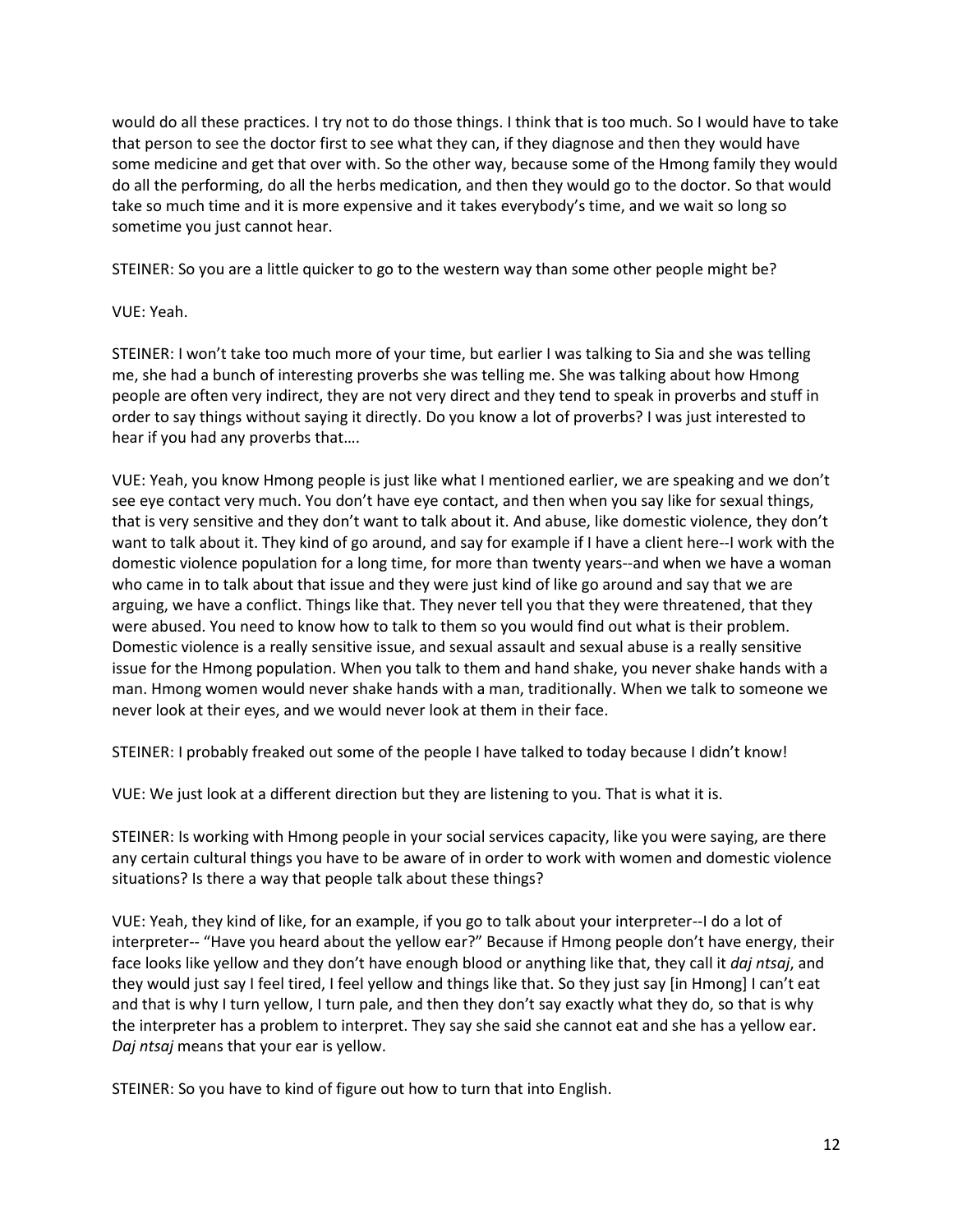VUE: Yes, and then talking about traditionally, that anything that I work in my field and I see, there is a lot of things we need to be aware of their culture differences. So if you go to a Hmong house and you see a little green branches, like tree branch on the door, we don't go into the door, because they have a ritual, they do a shaman ritual to protect them. They would let anybody to come in. So they have to stay there for three days before they can let people come in. And the other thing if you and a social worker, if you and I would go to a Hmong house, and if they offer you a drink, just go ahead and take it. If you don't take it they feel bad. They think that you don't respect them. You don't accept their things like drink. Because every Hmong house, when you go in mother and father would have to bring you waters or they would bring you a can of pop. They would offer you cookies or they would give you something, just a little thing because that is their respecting. If you don't take it, they think you don't respect them.

STEINER: Just one more question. Do you think that the fact that Hmong people have a different way of interacting, like interpersonally they are not as direct, do you think that is something? I feel American culture is often direct. Do you think that is something like culture shock for some people?

VUE: Yes.

STEINER: Do you hear that for your own cases? Is it surprising to you coming to America?

VUE: Yes. You know when we were coming to the United States, and then in Laos for my brother and my cousin and everything, when you see them they will say "Hi." That is it. We would never hug each other, we never hold hands. We never touch each other and things like that. When we came to this country, then we were more direct. The indirect is a big thing, too, because they never say "I love you," my husband never say "I love you," and you never show love. You never touch your wife or your husband, and you don't touch in public. Don't do direct touching, or hugging, or say love or anything in public. So now when we hear somebody say "I love you," it is kind of like really weird. For example, if I would say to my friend "OK, I love you, bye, I will see you tomorrow," they would say "What do you mean you love her or love him?" or something like that. If I hugged them, them that would be really unusual. That is a culture shock.

## STEINER: Interesting.

VUE: If you do that to somebody, and then the husband and wife, you never hugging in public. We never touch or say love or things in public. So if you say that and then people would think why your wife doesn't respect our people. They just feel like I am so weird and I'm not …. What's wrong with you? What happened to you? Things like that.

STEINER: Interesting. Thank you for giving me some insight. Is there anything I didn't ask you that you think I should have asked you?

VUE: I think that is pretty much…. I got your card so if I think of something that you didn't ask me, then I will call you. But if you are thinking of something specific that nobody talk about or you need to know, you can call me and we can get together again, and if you write down the specific question of what you need to know I will try to go onto it.

STEINER: OK.